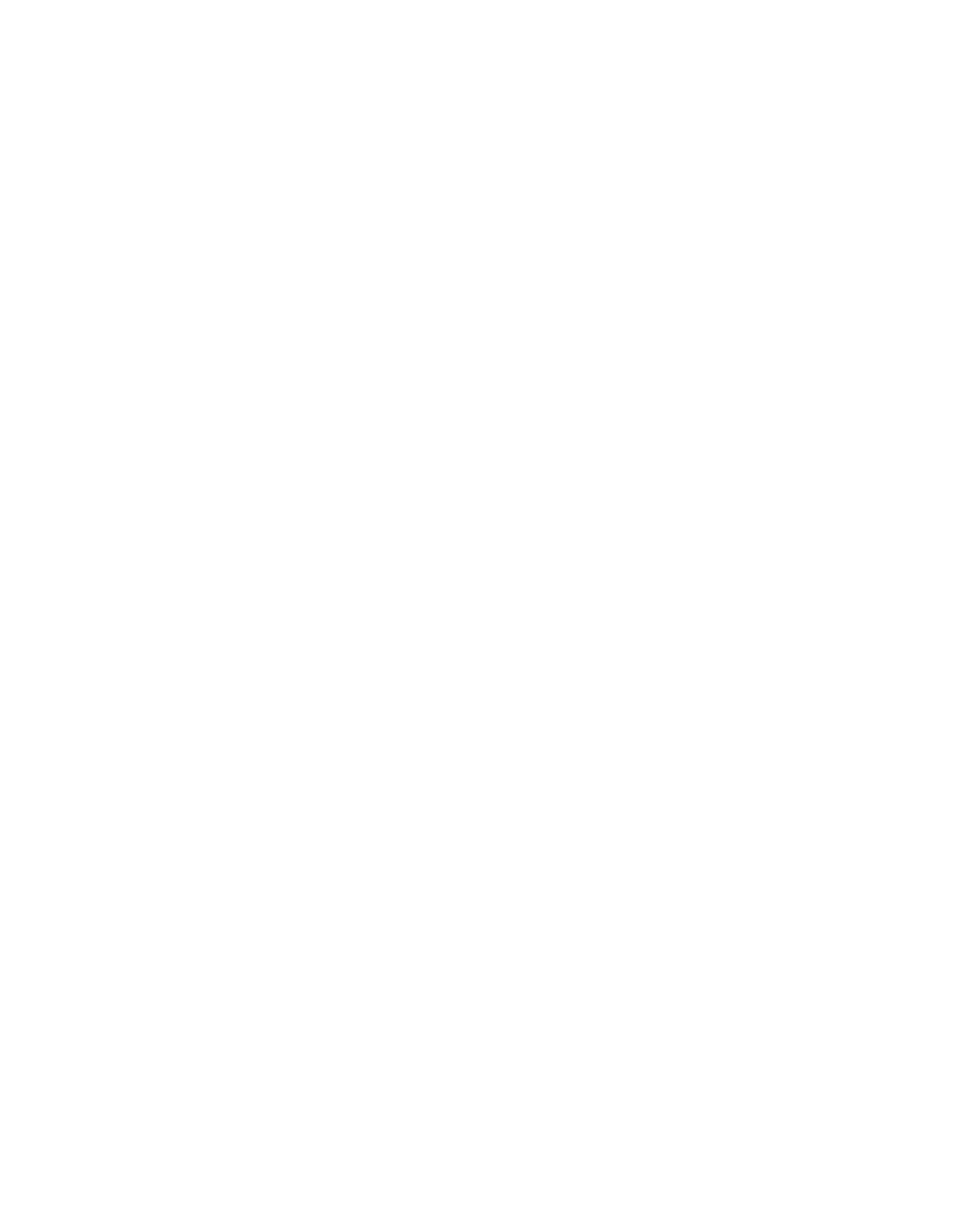## **BURKE, Justice.**

[¶1] Pursuant to a plea agreement, David Kenneth Mercer pleaded no contest to three felony counts of sexual abuse of a minor. After he was sentenced, Mr. Mercer appealed, asserting that the prosecutor breached the plea agreement. We find no breach of the agreement and affirm.

#### *ISSUE*

[¶2] Mr. Mercer presents one issue: Did the State breach its plea agreement at sentencing when it misstated facts and argued for a harsh sentence based on Mr. Mercer's alleged failure to accept personal responsibility?

## *FACTS*

[¶3] Mr. Mercer was charged with four counts of first degree sexual abuse of a minor in violation of Wyo. Stat. Ann. § 6-2-314(a)(iii) (LexisNexis 2009), and two counts of second degree sexual abuse of a minor in violation of Wyo. Stat. Ann. § 6-2-315(a)(iv). He pleaded not guilty, and a jury trial was scheduled. A month before the trial date, the State moved to amend the charges. The key amendment was the addition of allegations that Mr. Mercer had previously been convicted of a similar crime, and pursuant to the enhanced sentencing provisions of Wyo. Stat. Ann. § 6-2-306(e), was subject to sentences of life without parole on each of the counts charged.

[¶4] The district court granted the State's motion to amend. Soon after, Mr. Mercer reached a plea agreement with the State. As the prosecutor explained during the change of plea hearing, the State agreed to dismiss the amended Information and proceed under the original Information, the effect being that the State would not seek mandatory life sentences for Mr. Mercer. Mr. Mercer agreed to plead no contest to two counts of first degree sexual abuse of a minor and one count of second degree sexual abuse of a minor. The State agreed to dismiss the remaining counts. There was no agreement regarding sentencing. Mr. Mercer confirmed his understanding of the plea agreement. The district court reconfirmed that Mr. Mercer would plead no contest to the charges rather than guilty.

[¶5] Mr. Mercer entered his pleas to the three counts. Because he pleaded no contest rather than guilty, the district court did not ask him questions to establish the factual basis for the pleas.<sup>1</sup> Instead, it asked the prosecutor to "explain what you would intend to show

<sup>&</sup>lt;sup>1</sup> It is not necessary for the district court to establish a factual basis for charges to which a defendant has entered a plea of no contest. *See Peitsmeyer v. State*, 2001 WY 38, ¶ 7, 21 P.3d 733, 734 (Wyo. 2001).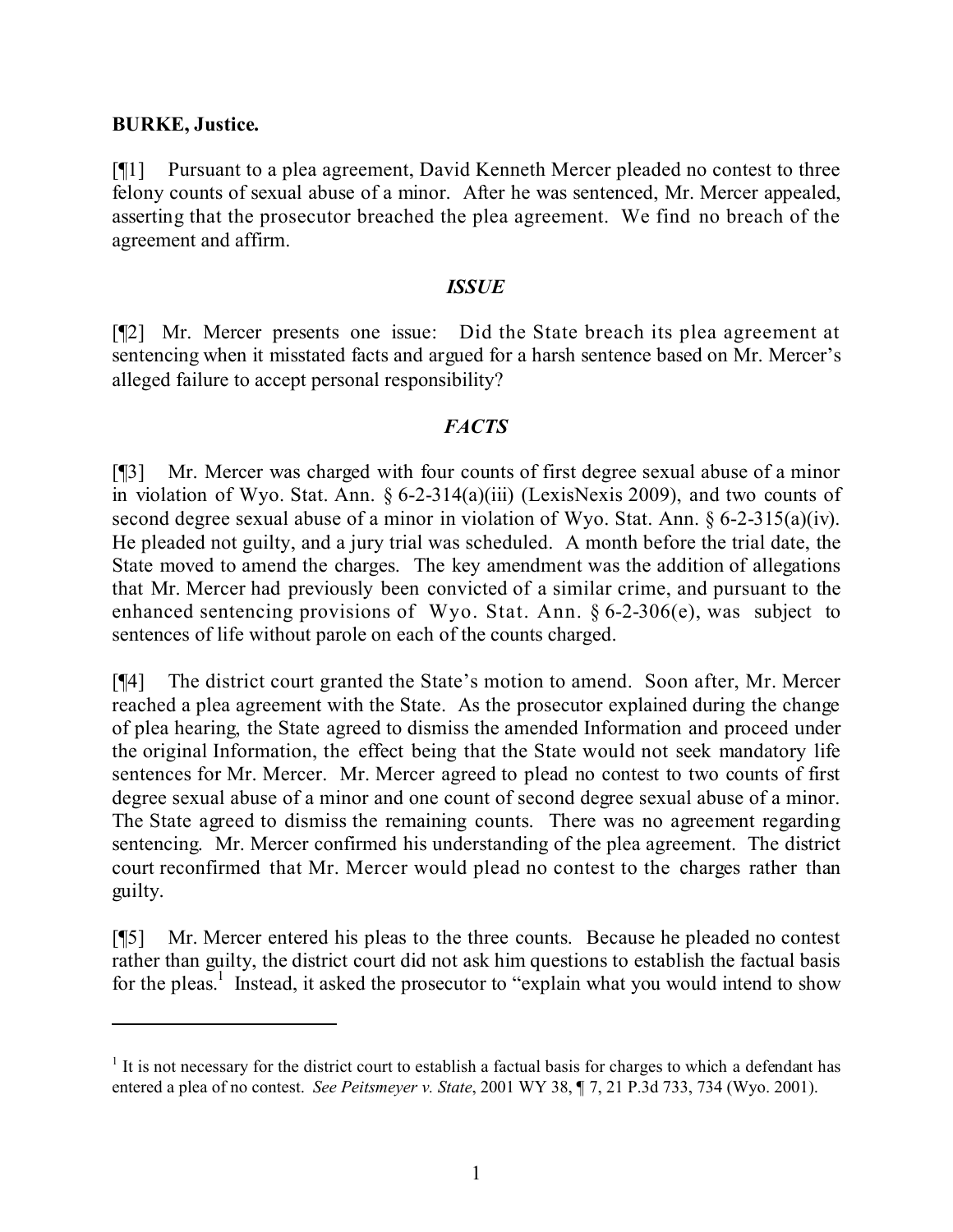if this went to trial." The prosecutor did so, and defense counsel corroborated that the prosecutor's representation was consistent with what "we believe the evidence to be." Mr. Mercer also expressed his understanding of the evidence that the State would present at trial. The district court accepted Mr. Mercer's pleas, and delayed sentencing pending completion of a presentence investigation report.

[¶6] At the sentencing hearing, the district court heard statements from witnesses for Mr. Mercer, and a statement from Mr. Mercer himself. The defense attorney asked the district court to consider, in lieu of imprisonment, requiring Mr. Mercer to undergo treatment for substance abuse and psychological and emotional issues, or in the alternative, for the minimum sentences on the first degree counts and probation on the second degree count. The prosecutor requested the maximum sentence of 45 to 50 years on each of the two first degree sexual assault charges and 18 to 20 years on the second degree charge.

[¶7] The district court sentenced Mr. Mercer to 20 to 35 years imprisonment on each of the first degree counts, with the sentences to be served consecutively. It sentenced him to 10 to 15 years imprisonment on the third count, suspended in lieu of 10 years of supervised probation, to be served consecutively to the sentences on the first two counts. In this appeal, Mr. Mercer contends that his sentences must be reversed, and that he must be allowed to withdraw his pleas of no contest, because the State breached the plea agreement.

# *STANDARD OF REVIEW*

[¶8] The question of whether the State violated a plea agreement is one we usually review *de novo*. *Ford v. State*, 2003 WY 65, ¶ 8, 69 P.3d 407, 410 (Wyo. 2003); *Schade v. State*, 2002 WY 133, ¶ 5, 53 P.3d 551, 554 (Wyo. 2002).

> However, when a party fails to raise the issue of breach of a plea agreement with the district court, we review the alleged breach for plain error. *See Rutti v. State*, 2004 WY 133, ¶¶ 40-41, 100 P.3d 394, 410 (Wyo. 2004). We have repeatedly held that "[p]lain error exists when 1) the record is clear about the incident alleged as error; 2) there was a transgression of a clear and unequivocal rule of law; and 3) the party claiming the error was denied a substantial right which materially prejudiced him." *Id*. at ¶ 33, at 408 (quoting *Sandy v. State*, 870 P.2d 352, 358 (Wyo. 1994)). The appellant bears the burden of proving plain error. *Id*.

*Christensen v. State*, 2010 WY 95, ¶ 6, 234 P.3d 1229, 1230 (Wyo. 2010). Because Mr. Mercer did not raise this issue before the district court, we apply the plain error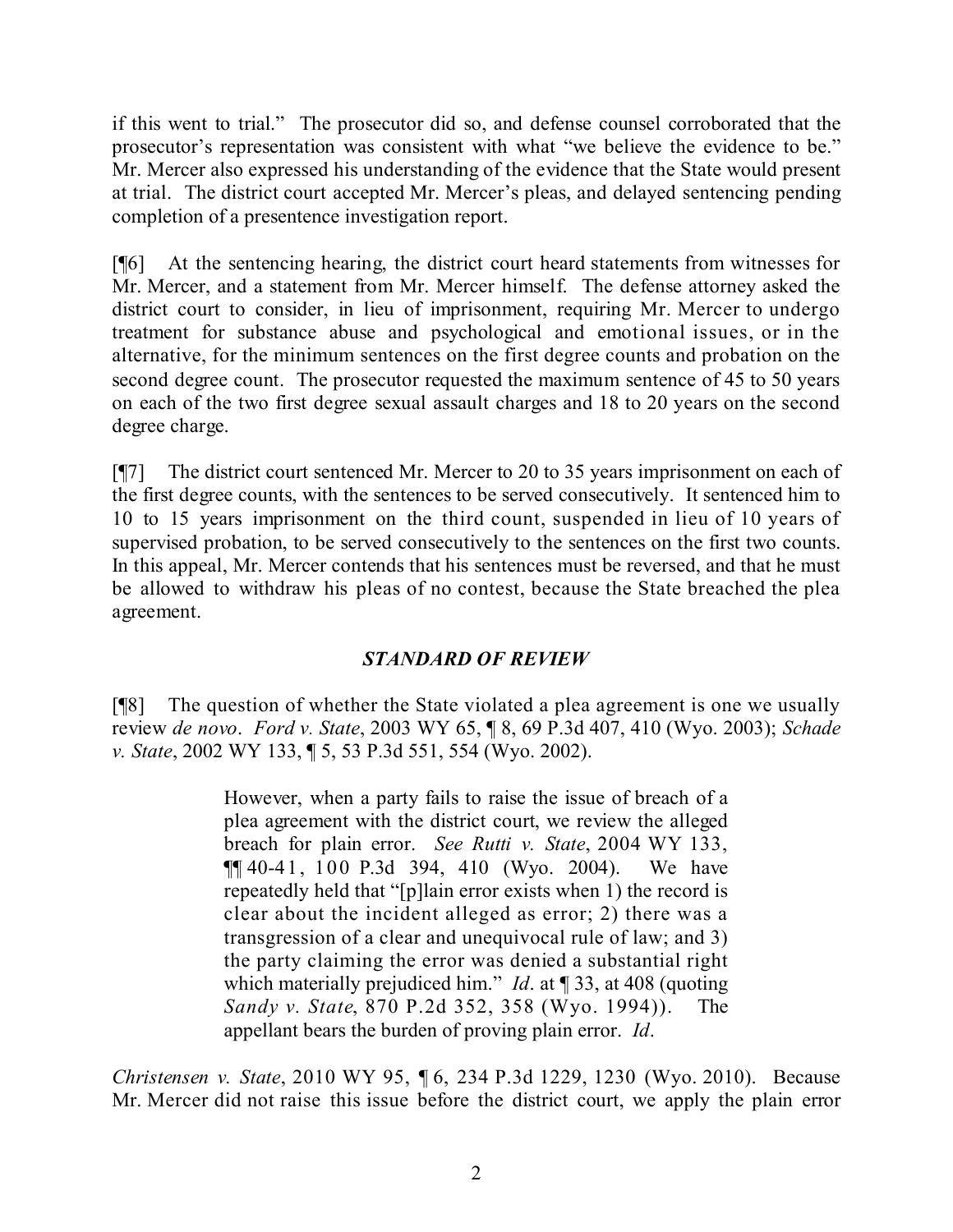standard of review.

# *DISCUSSION*

[¶9] Mr. Mercer's argument that the State breached the plea agreement is based on the following comments made by the prosecutor during the sentencing hearing:

> Your honor, I want to make it clear to the Court what we're here for today is a sentencing on a defendant that *pled guilty* to three separate counts of sex assault of a minor, two in the first degree, [one] in the second degree.

> *He comes up now and he tries to minimize his acts*. He tries to say that all he did was try to stop a 15-year-old girl from doing what she wanted to do, and essentially, he is not to blame. The information I have from Mr. Mercer is, he's an extremely manipulative person, a controlling person. . . . [The prosecutor discusses information from Mr. Mercer's previous conviction.]

> Your Honor, I submit to you that today we have the same thing. 18 years later, we are in the same position. David Mercer sexually assaulted [a fifteen-year-old girl]. David Mercer *pled guilty* to those acts. The State gave a factual basis at the time of the change of plea, and he had no issues with it and he accepted it *and he went on to expound on it.*

> We come back a few months later, or about six weeks later, and he's *here trying to minimize his behavior and beg leniency from the Court*.

> When we look at sentencing recommendations, Your Honor, we do consider, you know, the chances of rehabilitation, retribution, things like that. Your Honor, in this case, I can see no rehabilitation. He's had that chance. That chance has passed, and yet we have another victim. He wants to stand here at this podium and say it's the victim's fault, how many [others] has [the victim] ran through this court since she's been here. . . .

> Your Honor, based on this, the State would ask for the maximum possible sentence on each of those counts. The State would ask for a period of 45 to 50 years on each count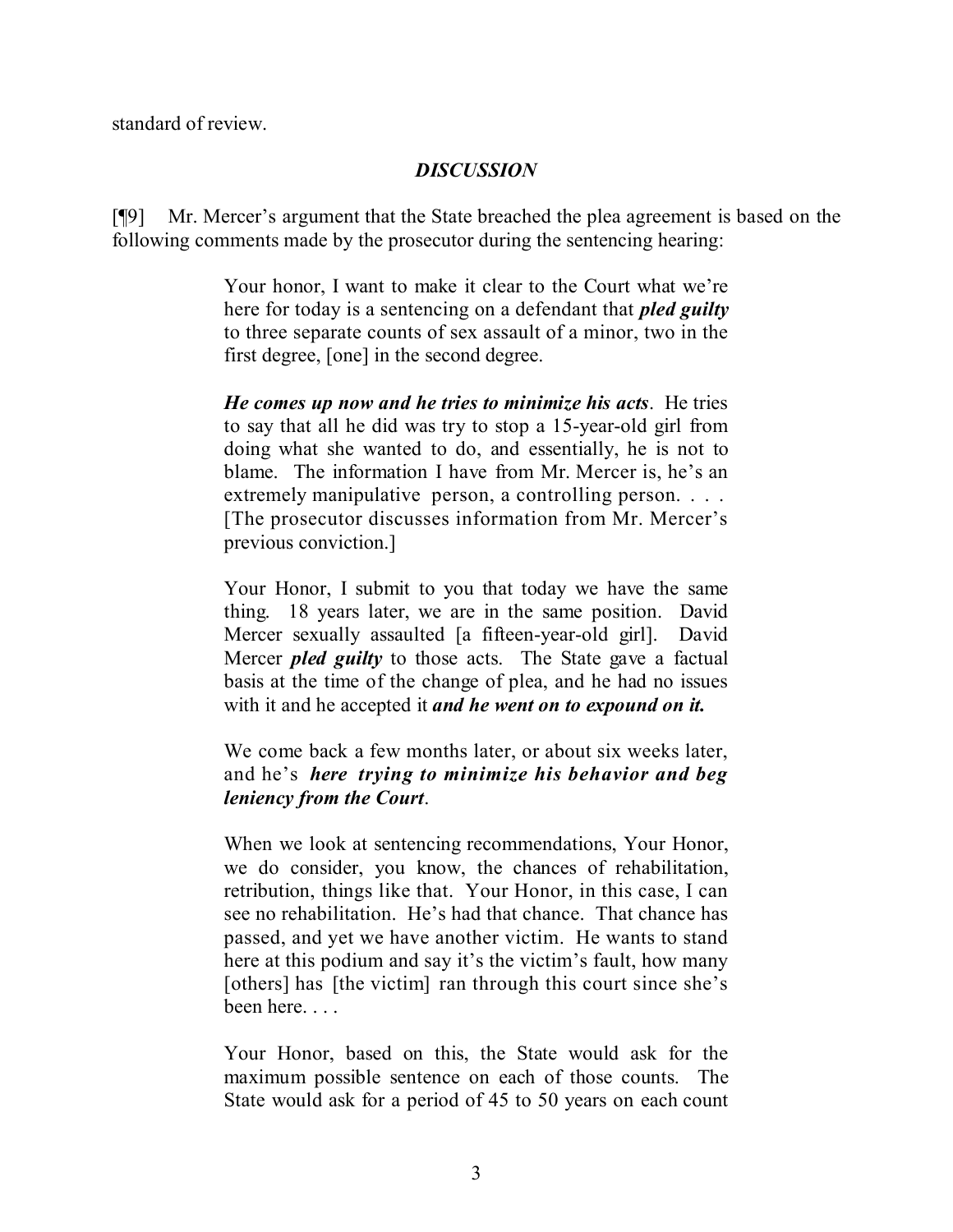of sexual assault of a minor in the first degree[], and a sentence of 18 to 20 years on sexual assault in the second degree. And the State would ask that all these sentences run consecutive[ly].

(Emphasis added.) Mr. Mercer makes two distinct arguments about these comments. The two are intertwined in his brief, but we find it clearer to analyze them separately. First, we will consider his argument that the prosecutor misstated facts when he said that Mr. Mercer pleaded "guilty" to three charges, and that Mr. Mercer "expounded" on the factual basis for the charges. Second, we will address his argument that the prosecutor improperly recommended a harsh sentence based on Mr. Mercer's alleged failure to accept personal responsibility.

[¶10] The record is clear that Mr. Mercer did not plead "guilty" to the charges. He pleaded no contest. Also, Mr. Mercer did not "expound" on the factual basis. At the change of plea hearing, the prosecutor told the district court what the evidence would show, and the district court asked Mr. Mercer if that was his "understanding of what the State's evidence would be." Mr. Mercer answered, "Yes, sir." To "expound" means to "give a detailed statement of; set forth," to "explain in detail; elucidate." *American* Heritage College Dictionary 492 (4<sup>th</sup> ed. 2004). Mr. Mercer's two-word response to the district court's question was not expounding. The errors complained of are clearly reflected in the record, satisfying the first prong of the plain error test.

[¶11] The second prong is whether the error transgressed a clear and unequivocal rule of law. We have said that it is improper for a "prosecutor intentionally to misstate the evidence" in arguments to the jury. *Wilks v. State*, 2002 WY 100, ¶ 27, 49 P.3d 975, 987 (Wyo. 2002). The prosecutor in Mr. Mercer's case was speaking to the district court, not to a jury, but Mr. Mercer also asserts that prosecutors may not "argue evidence that has not been admitted in the proceedings *whether that is done at trial or at sentencing*." *Wilde v. State*, 2003 WY 93, ¶ 27, 74 P.3d 699, 711 (Wyo. 2003) (emphasis added).

[¶12] It is unclear from the record whether the prosecutor unintentionally misspoke or made a deliberate misrepresentation. However, even if the prosecutor's misstatements could be said to violate a clear and unequivocal rule of law, it is apparent that they were harmless. The district court knew how Mr. Mercer had pleaded. The judge who sentenced Mr. Mercer was the same one who accepted his no contest pleas. At the change of plea hearing, the district court clearly and repeatedly acknowledged that Mr. Mercer was pleading no contest to the charges, and further, indicated that the pleas had been discussed in chambers prior to the hearing. The district court explicitly consented to the no contest pleas. There is nothing in the transcript of the sentencing hearing to suggest that the district court was misled by the prosecutor, and there is no indication that the sentencing decision was influenced in any way by the prosecutor's misstatement that Mr. Mercer had pleaded guilty.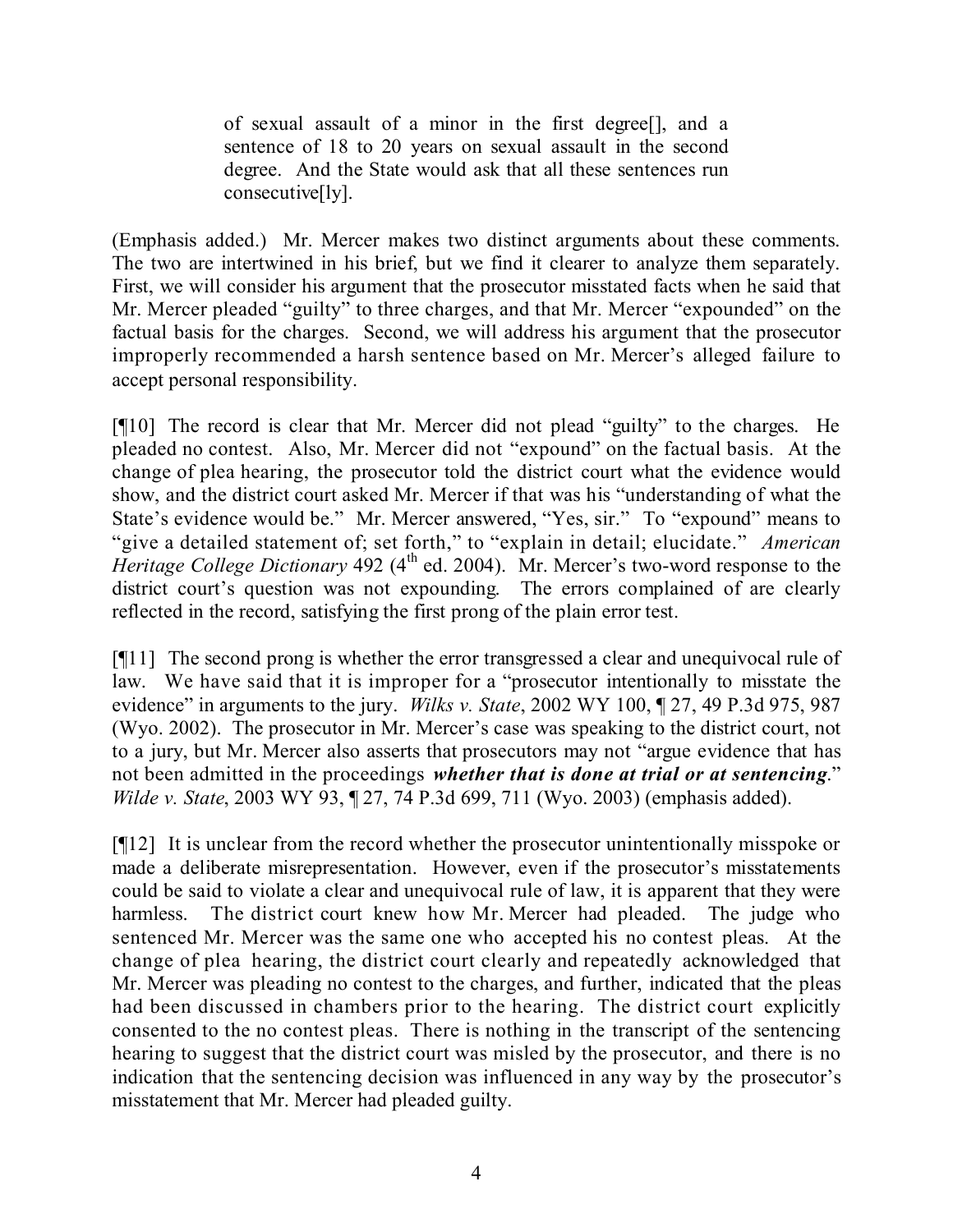[¶13] Moreover, while there are certain differences between pleas of guilty and pleas of no contest, *see*, *e*.*g*., *Peitsmeyer*, ¶¶ 6-7, 21 P.3d at 734, the two are functional equivalents for purposes of sentencing. *See Van Haele v. State*, 2004 WY 59, ¶ 24 n.4, 90 P.3d 708, 715 n.4 (Wyo. 2004); *Wilson v. State*, 2003 WY 59, ¶ 8, 68 P.3d 1181, 1184 (Wyo. 2003). When the district court sentenced Mr. Mercer, it was irrelevant whether he had pleaded no contest or guilty. Accordingly, the prosecutor's misstatement was of no consequence, and could not have harmed Mr. Mercer.

[¶14] Similarly, no harm was done by the prosecutor's misstatement that Mr. Mercer had expounded on the factual basis. Again, the judge who sentenced Mr. Mercer had presided over the change of plea hearing, and knew what Mr. Mercer had said. The transcript contains no indication that the district court was influenced in any way by the prosecutor's remarks. Mr. Mercer has not demonstrated that the prosecutor's misstatements were prejudicial.

[¶15] Mr. Mercer also asserts that the State breached the plea agreement when the prosecutor argued for a harsh sentence based on Mr. Mercer's alleged failure to accept personal responsibility. Again, we conclude that the error complained of is clearly preserved in the record. The prosecutor urged the district court to impose "the maximum possible sentence" on each of the three counts. This request was based, at least in part, on his argument that Mr. Mercer was "trying to minimize his behavior and beg leniency from the Court."

[¶16] We further conclude, however, that the prosecutor's argument did not violate any clear and unequivocal rule of law. In the plea agreement, Mr. Mercer and the State did not reach any agreement regarding sentencing. Both parties were free to make separate recommendations, and that is what happened. Defense counsel urged a lesser sentence, and the prosecutor sought the maximum sentence, but that did not breach any provision of the plea agreement.

[¶17] Mr. Mercer contends that the prosecutor's sentencing recommendation was based on improper grounds. Mr. Mercer did not plead guilty to the charges, but no contest, and he asserts that, "logically, the criminal defendant cannot be expected to take responsibility in all cases where he chooses to plead no contest or nolo contendere." The prosecutor incorrectly stated that Mr. Mercer had pleaded guilty to the charges, and according to Mr. Mercer, the prosecutor then used that misstatement as grounds to assert that Mr. Mercer was trying to evade personal responsibility for his crimes.

[¶18] The record does not support Mr. Mercer's contention. While the prosecutor did claim that Mr. Mercer was not accepting responsibility, the claim was not based on Mr. Mercer's no contest pleas. It was based, instead, on the statement Mr. Mercer made at sentencing. The district court told Mr. Mercer that he had a right to make a statement,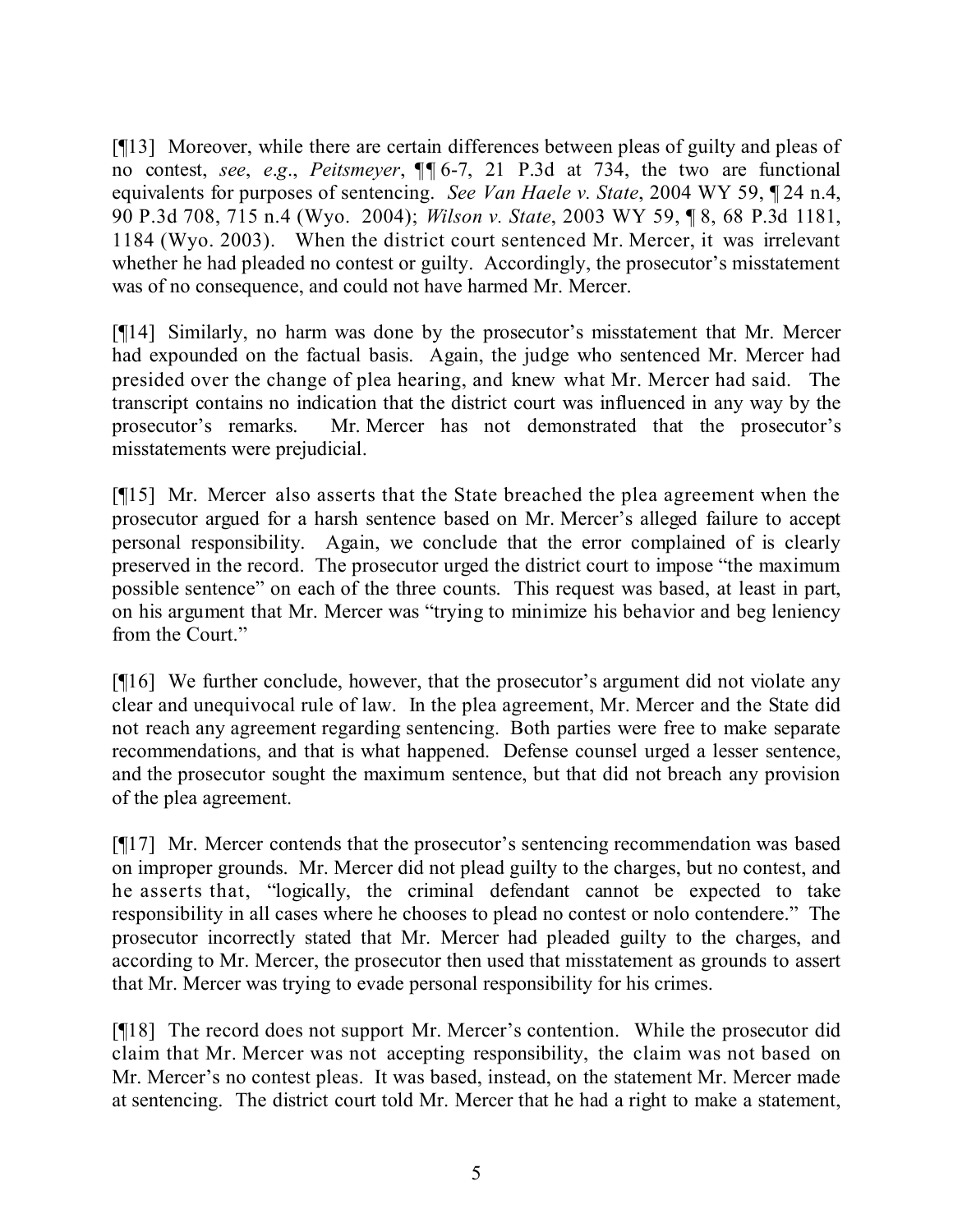and asked if there was anything he would like to say. Mr. Mercer indicated that the minor victim of his sexual assault had brought

> many victims . . . through this courthouse, Your Honor, and I'm not the only individual she has made these kind of allegations against. . . . To say [the victim] lied seems to me that I could probably use more tact somehow. I'm not sure how.... I'm not saying I'm perfect, Your Honor. I'm saying that the accusation [the victim] made is not true.

At this point, the district court asked, "You didn't do anything?" Mr. Mercer replied, "I prevented [the victim] from doing what she wished to do." The district court followed with, "Was that the case as well when you did three-to-five with indecent liberties with a child some years back? You didn't do anything [then], either?" The transcript reflects no verbal response.

[¶19] This statement by Mr. Mercer was the basis for the prosecutor's argument for the maximum sentence, as reflected in the prosecutor's explanation that Mr. Mercer

> comes up *now* and he tries to minimize his acts. He tries to say that all he did was try to stop a 15-year-old girl from doing what she wanted to do, and essentially, he is not to blame.... We come back a few months later, or about six weeks later, and he's *here* trying to minimize his behavior and beg leniency from the Court.

(Emphasis added.) The prosecutor based his argument upon what Mr. Mercer had said "here" and "now" at the sentencing hearing. There is no suggestion in the record that the prosecutor's argument was based on Mr. Mercer's no contest pleas.

[¶20] The district court also referred to Mr. Mercer's statement when it explained the sentences it was about to pronounce:

> What we have here are three very serious counts of sexual abuse of a minor; two in the first degree, one in the second. And regardless of what the victim here did or didn't do, you're the adult. This is your responsibility, whether you choose to recognize that or not. . . . This is the kind of thing that deserves prison time and a lot of it.

The district court's conclusion that Mr. Mercer did not recognize his responsibility was based on his efforts to shift blame to the victim during his statement at the sentencing hearing. Mr. Mercer has failed to establish that the State breached the plea agreement.